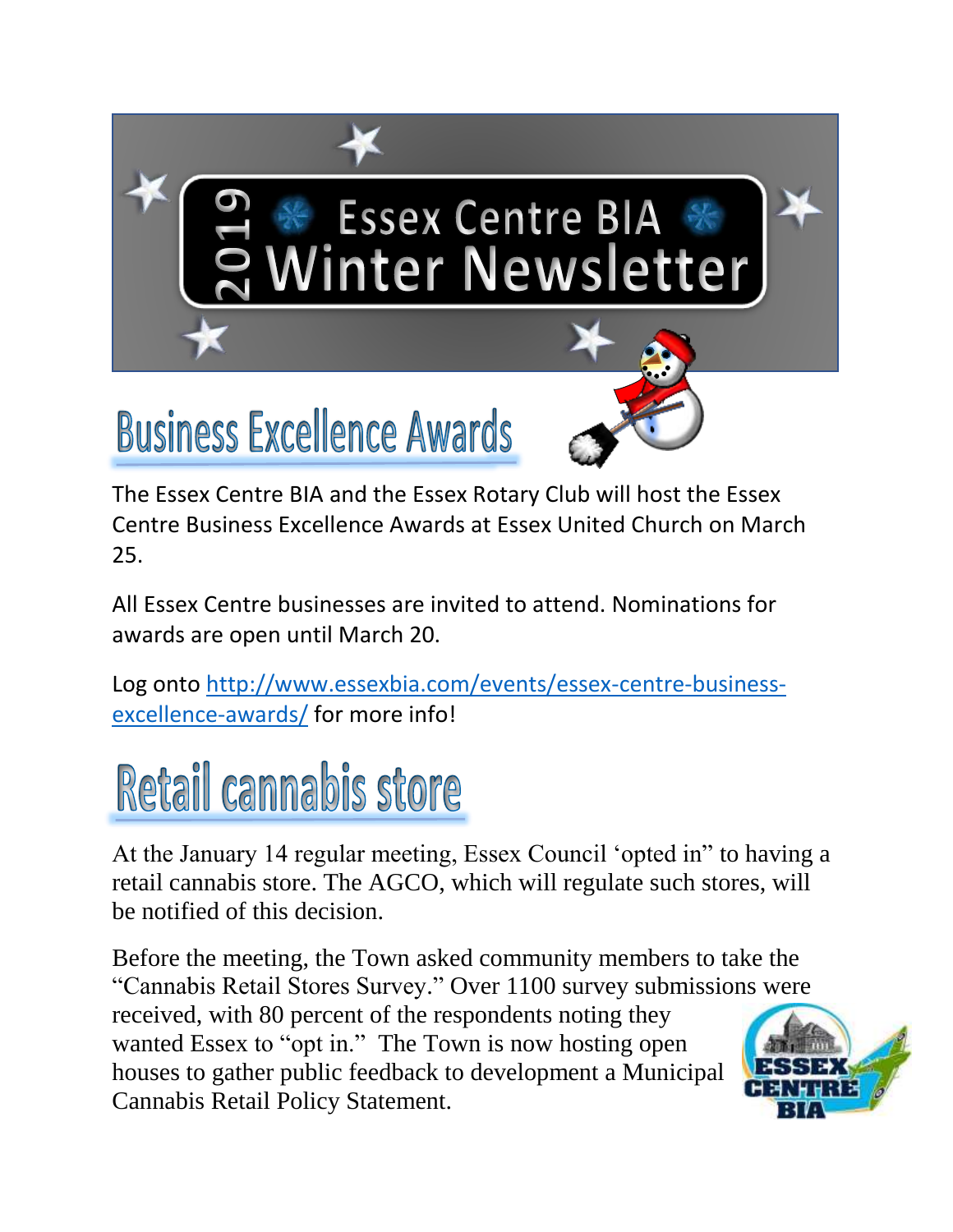# Christmas-time Fun



The Essex Centre BIA was pleased to be a part of two great Christmas themed events leading up to the holiday season!

On Friday, November 23, the Essex Centre BIA teamed up with the Essex Salvation Army

to host the annual Tree Lighting event, which took place on the front lawn of the Essex Municipal Building. Attendees were pleased to join in carols by the tree as the Essex Public School Band and The Salvation Army South Windsor Band performed.

The Essex Salvation Army used this event to kick off its annual Christmas Kettle Campaign. The church also offered free hotdogs and hot chocolate to the eventgoers. It was probably the best turnout we have ever had. Some of the students at Holy Name Catholic Elementary School decorated the tree with ornaments they made.

On the evening of Saturday, December 8, the Essex Centre BIA sponsored the annual Essex Centre Santa Claus Parade. This year's event featured nine marching bands





Before the parade kicked off, the Essex

Centre BIA hosted a meet and greet with Santa and Mrs. Claus, with extra special help

from volunteers at Essex United Church. Characters from Enchanted Adventure Parties stopped by to make the event really magical!

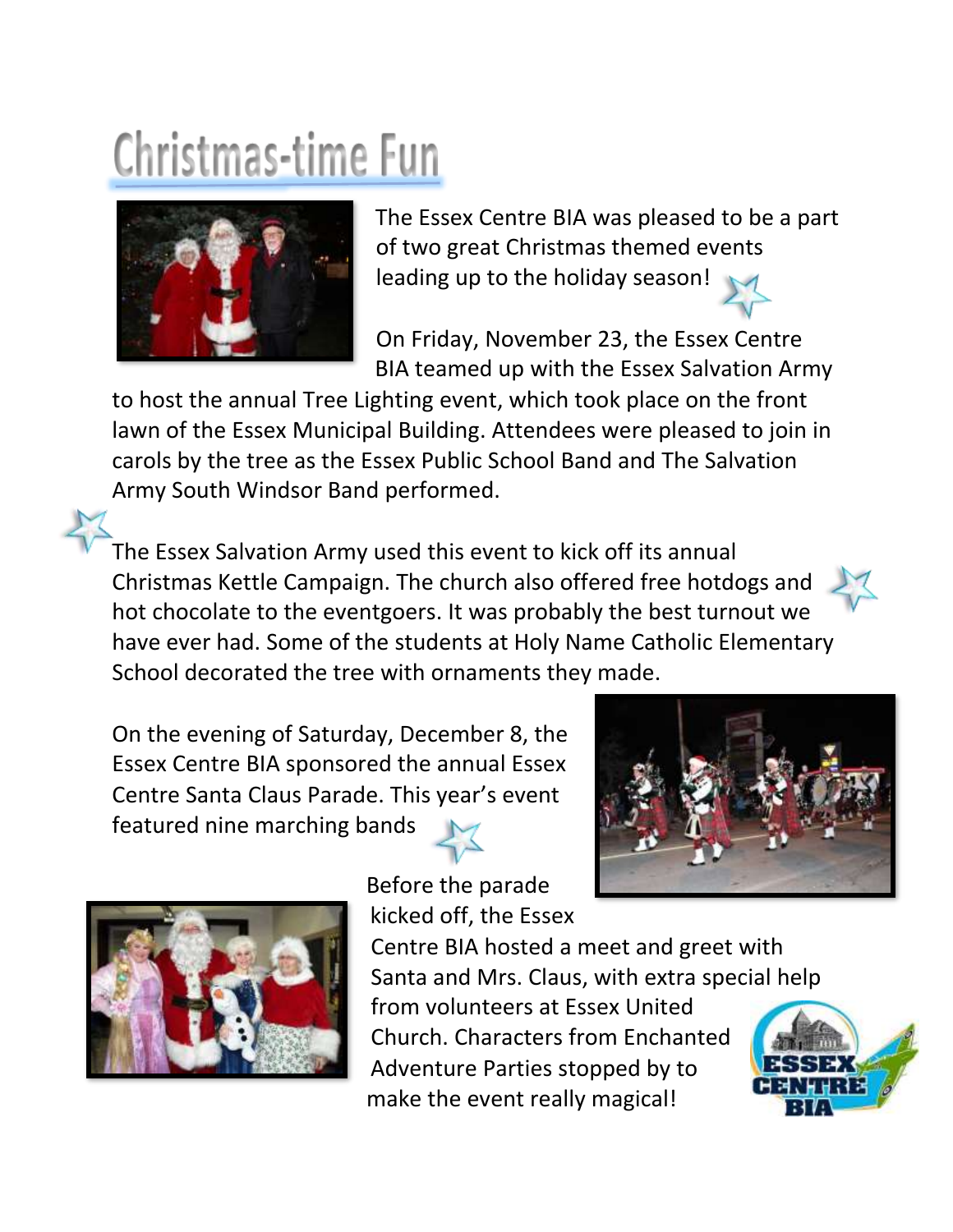## New to town

**Decoy Haven** is located at 316 Talbot Street North-Unit 4, and provides hunting, ice fishing, and walleye fishing gear for sale.





A ground-breaking ceremony was held with Council on Jan. 14. for the 10,000 square foot **SouthPoint Equipment** facility at 330 South Talbot Road North. It will specialize in products for the turf,

farm, residential, commercial turf and snow, and construction sector.

**The Grand Central** is now open at 64 Talbot Street North. A grand opening with Essex Council was hosted on Jan. 24.





**Accurate Creations** has opened at 41 Talbot Street North. This business

will take over the portion of the Miller's Essex Source for Sports business that concentrated on team uniforms, trophies, and skate sharpening.

# Changes to the downtown

- Crafty Candles has moved from its former unit, inside the No Frills Plaza, to 54 Talbot Street North.
- The Essex County Nurse Practitioner-Led Clinic (ECNPLC) has moved from its former location inside the Victoria Wellness Plaza to take over the entire second floor of the Essex Medical Centre, 186 Talbot Street South.
- Miller's Essex Source for Sports has closed after nearly five decades of operation so its owners, Wayne and Scott Miller, can retire. In preparation of retirement, the 25 Talbot Street North facility was sold last year.
- The Organic Juicery is back! It is now located at 32 Arthur Avenue, Essex (across from No Frills).